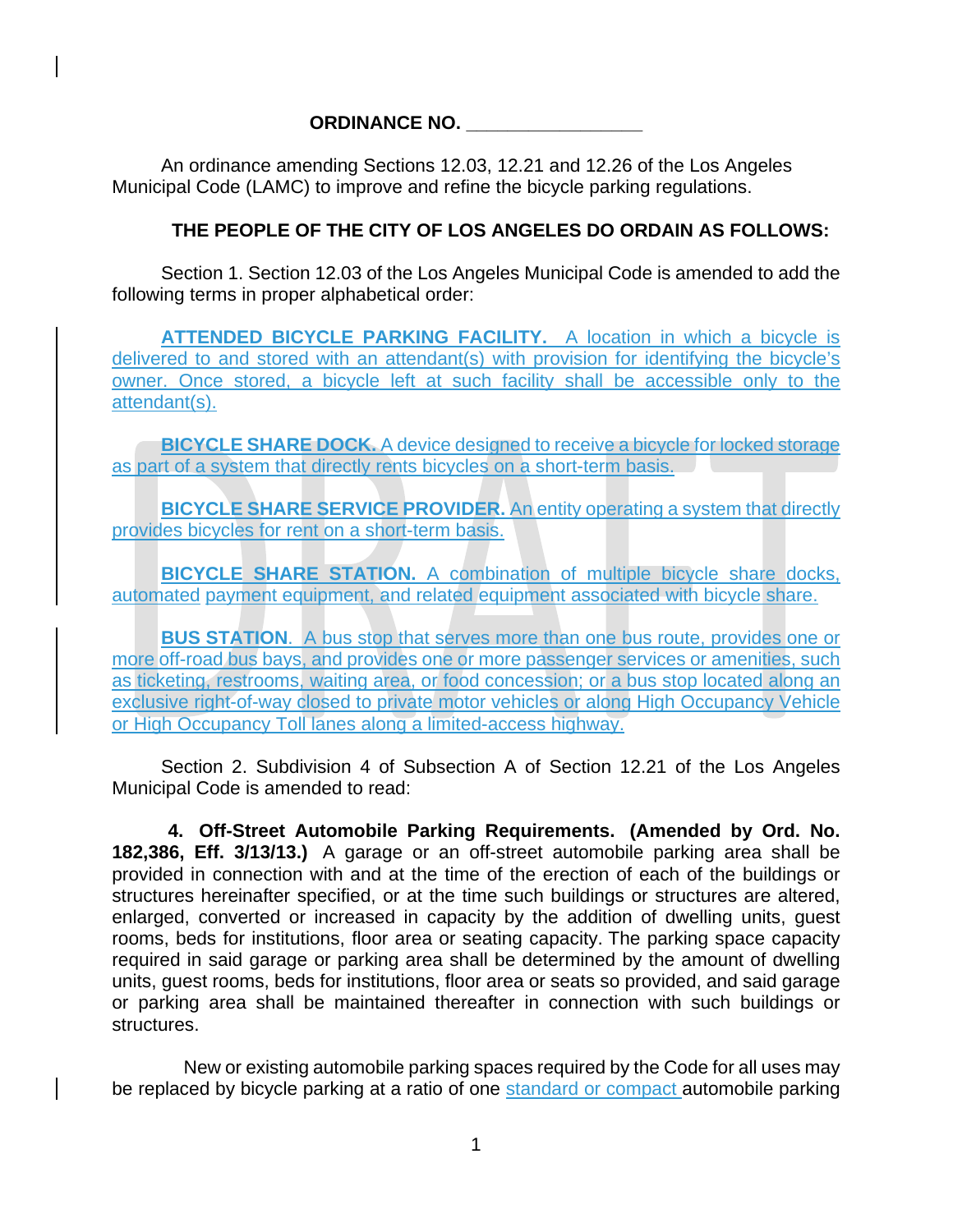space for every four required or non-required bicycle parking spaces provided, so long as the number of compact stalls remains in compliance with Section 12.21.A.5(c) of this Code. Notwithstanding the foregoing, no more than 20 percent of the required automobile parking spaces for nonresidential uses shall be replaced at a site. Automobile parking spaces for nonresidential projects or buildings located within 1,500 feet of a portal of a fixed rail transit station, bus station, or other similar transit facility, as defined by Section [12.24.](http://library.amlegal.com/nxt/gateway.dll?f=jumplink$jumplink_x=Advanced$jumplink_vpc=first$jumplink_xsl=querylink.xsl$jumplink_sel=title;path;content-type;home-title;item-bookmark$jumplink_d=california(lapz)$jumplink_q=%5bfield%20folio-destination-name:%2712.24.%27%5d$jumplink_md=target-id=JD_12.24.)Y., may replace up to 30 percent of the required automobile parking spaces with bicycle parking. For buildings with less than 20 required automobile parking spaces, automobile parking spaces may be replaced subject to the limits described in this Subdivision, not to exceed a total of 4 parking spaces replaced. up to 4 parking spaces may be replaced.

 Residential buildings, including hotels, motels and apartment hotels, may replace 10 percent of the required automobile parking with bicycle parking. Automobile parking spaces for residential projects or buildings located within 1,500 feet of a portal of a fixed rail transit station, bus station, or other similar transit facility, as defined by Section [12.24.](http://library.amlegal.com/nxt/gateway.dll?f=jumplink$jumplink_x=Advanced$jumplink_vpc=first$jumplink_xsl=querylink.xsl$jumplink_sel=title;path;content-type;home-title;item-bookmark$jumplink_d=california(lapz)$jumplink_q=%5bfield%20folio-destination-name:%2712.24.%27%5d$jumplink_md=target-id=JD_12.24.)Y., may replace up to 15 percent of the required automobile parking spaces with bicycle parking. If a residential building has applied for and includes at least the minimum number of restricted affordable units to receiveed a density bonus under Section [12.22.](http://library.amlegal.com/nxt/gateway.dll?f=jumplink$jumplink_x=Advanced$jumplink_vpc=first$jumplink_xsl=querylink.xsl$jumplink_sel=title;path;content-type;home-title;item-bookmark$jumplink_d=california(lapz)$jumplink_q=%5bfield%20folio-destination-name:%2712.22.%27%5d$jumplink_md=target-id=JD_12.22.)A.25, 30 percent of the required automobile parking may be replaced. In such cases, the replacement of automobile parking with bicycle parking shall be implemented in lieu of the parking options in Section [12.22.](http://library.amlegal.com/nxt/gateway.dll?f=jumplink$jumplink_x=Advanced$jumplink_vpc=first$jumplink_xsl=querylink.xsl$jumplink_sel=title;path;content-type;home-title;item-bookmark$jumplink_d=california(lapz)$jumplink_q=%5bfield%20folio-destination-name:%2712.22.%27%5d$jumplink_md=target-id=JD_12.22.)A.25 (d). In cases in which a lesser number of automobile parking spaces is permitted under Section 12.21.A.4.(a)(1) than is otherwise required by this Code, the replacement of automobile parking with bicycle parking shall not result in the provision of fewer automobile parking spaces than the number specified by Section 12.21.A.4.(a)(1).

For the purposes of this Subdivision, the 1,500-foot distance shall be measured horizontally along the streets between the subject property and the transit facility, except that where the transit facility is located adjacent to an alley, public walk or private easement which is easily usable for pedestrian travel between the transit facility and the subject property, the 1,500-foot distance may be measured along said alley, walk or easement.

 Bicycle parking installed pursuant to this Section may be installed in existing automobile parking spaces and shall not be considered to violate the maintenance of existing parking as defined by Section [12.21.](http://library.amlegal.com/nxt/gateway.dll?f=jumplink$jumplink_x=Advanced$jumplink_vpc=first$jumplink_xsl=querylink.xsl$jumplink_sel=title;path;content-type;home-title;item-bookmark$jumplink_d=california(lapz)$jumplink_q=%5bfield%20folio-destination-name:%2712.21.%27%5d$jumplink_md=target-id=JD_12.21.)A.4.(m). The ratio of short- to long-term bicycle parking provided for pursuant to this Section shall be provided in accordance with the requirements set forth for each use as defined by Section [12.21.](http://library.amlegal.com/nxt/gateway.dll?f=jumplink$jumplink_x=Advanced$jumplink_vpc=first$jumplink_xsl=querylink.xsl$jumplink_sel=title;path;content-type;home-title;item-bookmark$jumplink_d=california(lapz)$jumplink_q=%5bfield%20folio-destination-name:%2712.21.%27%5d$jumplink_md=target-id=JD_12.21.)A.16.(a). If additional bicycle parking is provided beyond what is required by Sectio[n12.21.](http://library.amlegal.com/nxt/gateway.dll?f=jumplink$jumplink_x=Advanced$jumplink_vpc=first$jumplink_xsl=querylink.xsl$jumplink_sel=title;path;content-type;home-title;item-bookmark$jumplink_d=california(lapz)$jumplink_q=%5bfield%20folio-destination-name:%2712.21.%27%5d$jumplink_md=target-id=JD_12.21.)A.16., including cases where no bicycle parking is required, the ratio of short-term to long-term bicycle parking provided may be determined by the business or property owner.

Section 3. Paragraph (a) of Subdivision 4 of Subsection A of Section 12.21 of the Los Angeles Municipal Code is amended to read: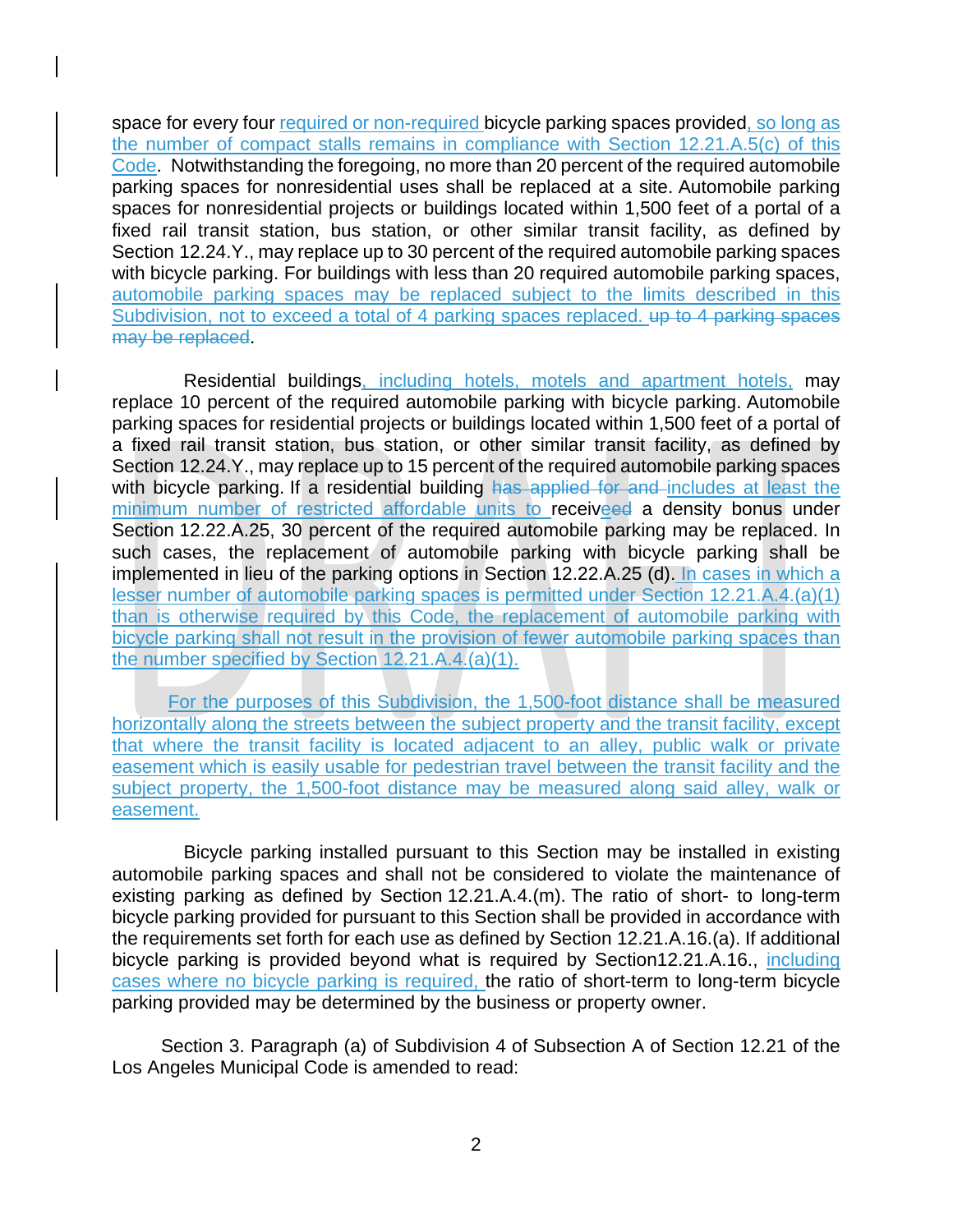(a) For Dwelling Units. In all zones, there shall be at least two automobile parking spaces on the same lot with each one-family dwelling thereon, and in any RW Zone there shall be at least two automobile parking spaces per dwelling unit which shall be upon the same lot with the dwelling unit. However, for small lot subdivisions approved pursuant to Article 7 of this Chapter in conformity with the provisions of Section 12.22 C.27. of this Code, the required parking spaces shall not be required to be located on the same lot with each dwelling unit, but shall be provided within the boundaries of the parcel or tract map. The ratio of parking spaces required for all other dwelling units shall be at least one parking space for each dwelling unit of less than three habitable rooms, one and one-half parking spaces for each dwelling unit of three habitable rooms, and two parking spaces for each dwelling unit of more than three habitable rooms. Where the lot is located in an RA, RE, RS, R1, RU, RZ, RMP, or RW Zone, the required parking spaces shall be provided within a private garage. Where the lot is located in an R2 Zone, at least one of the required parking spaces per dwelling unit shall be provided within a private garage. Any door or doors installed at the automobile entry to a garage serving a one or twofamily dwelling where one or more required parking spaces is located shall be of conventional design constructed so as to permit the simultaneous entry of automobiles into each required parking space without damaging the door or door frame and constructed so as to permit the flow of air through the automobile entry when the door is in the fully closed position.

The above area requirements shall not apply to mobilehomes parks or mobilehomes located with in mobilehome parks. Mobilehome parks are subject to the requirements of Title 25 of the California Administrative Code.

(1) **Alternative Parking Ratios.** Notwithstanding the above, the following alternative parking ratios for rental dwelling units shall apply, subject to the criteria described below and at the applicant's request:

> (i) For rental projects located within one-half mile of a major transit stop to which the project has unobstructed access, and in which one hundred percent of all units, exclusive of a manager's unit or units, are occupied by lowincome or very low-income households, one space for every two units.

> (ii) For rental projects having either paratransit service or unobstructed access, within one-half mile, to fixed bus route service that operates at least eight times per day, in which one hundred percent of all units, exclusive of a manager's unit or units, are occupied by low-income or very low-income households where the primary householder is a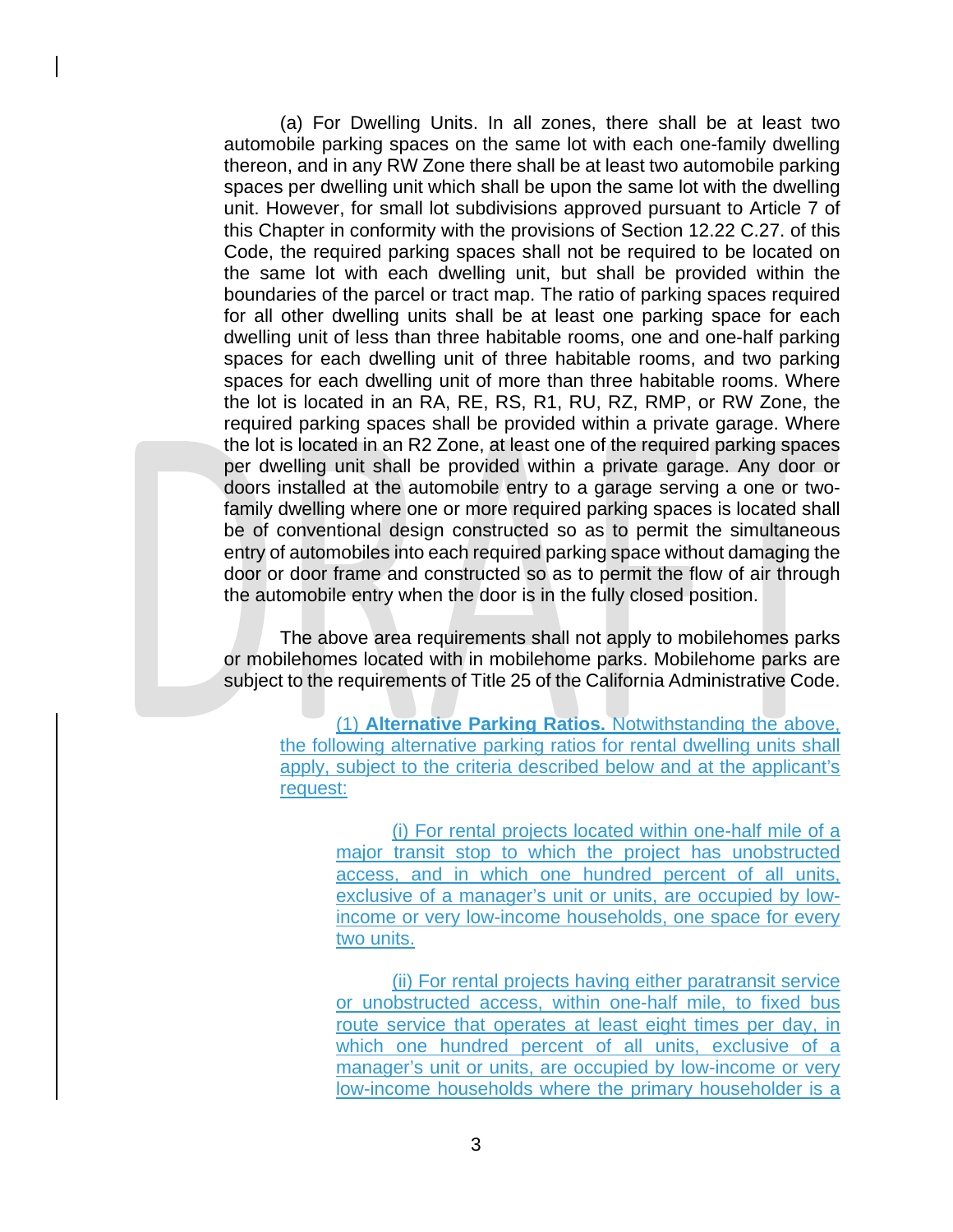person 62 years of age or older and which are in compliance with Sections 51.2 and 51.3 of the California Civil Code, one space for every two units.

(iii) For rental projects having either paratransit service or unobstructed access, within one-half mile, to fixed bus route service that operates at least eight times per day, in which one hundred percent of all units, exclusive of a manager's unit or units, are occupied by low-income or very low-income special needs households, as defined in Section 51312 of the California Health and Safety Code, three-tenths of one space per unit.

(iv) For rental projects located within one-half mile of a major transit stop to which the project has unobstructed access, and that include at least the minimum number of restricted affordable units to qualify for a density bonus under Section 12.22.A.5., one space for every two bedrooms.

(v) If the total number of parking spaces required for a project is other than a whole number, the number shall be rounded up to the next whole number.

(vi) For the purposes of this subparagraph, a project may provide on-site parking through tandem parking or uncovered parking, but not through on-street parking.

(vii) For the purposes of this subparagraph, a "major transit stop" is defined as a site containing an existing rail transit station, a ferry terminal served by either a bus or rail transit service, or the intersection of two or more major bus routes with a frequency of service interval of 15 minutes or less during the morning and afternoon peak commute periods. A development shall be deemed to have unobstructed access to a major transit stop if a resident is able to access the major transit stop without encountering natural or constructed impediments.

Section 4. Subdivision 16 of Subsection A of Section 12.21 of the Los Angeles Municipal Code is amended to read:

16. **Bicycle Parking and Shower Facilities. (Amended by Ord. No. 182,386, Eff. 3/13/13.)** Parking spaces for bicycles and facilities for employee showers and lockers shall be provided for new development and additions that increase the floor area of a building as follows:

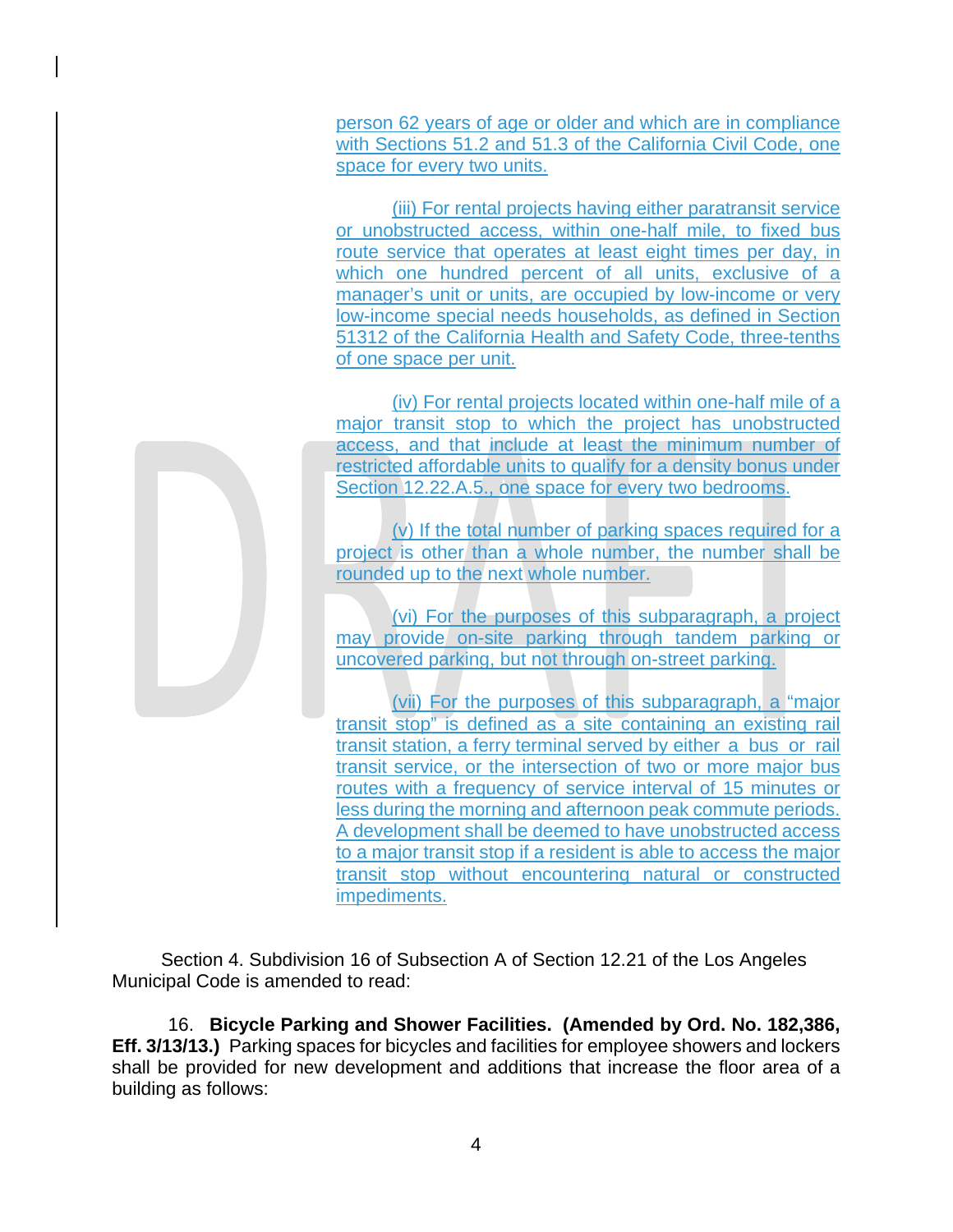### (a) **Land Uses.**

### (1) **Residential.**

(i) **Dwelling Units.** For all residential buildings other than hotels and motels containing more than three dwelling units or more than five guest rooms, long- and short-term bicycle parking shall be provided. Long-term bicycle parking shall be provided at a rate of one per dwelling unit-or quest Foom. In addition, short-term bicycle parking shall be provided at a rate of one per ten dwelling units or quest rooms. In such cases, a minimum of two short-term bicycle parking spaces shall be provided.

(i) In instances where a building may contain both dwelling units and guest rooms, the sum of dwelling units and guest rooms shall be used to determine the amount of long- and short-term parking. Any combination that results in more than five combined dwelling units and guest rooms will require bicycle parking.

 $(iii)$  Developments such as townhouses that include individually accessed private garages for each unit shall not be required to provide long-term bicycle parking.

(b) Required long-term bicycle parking for eldercare housing, whether or not the housing is part of an eldercare facility, shall be 0.5 spaces per dwelling unit for Senior Independent Housing and Assisted Living Care Housing and 0.2 spaces per guest bed for Skilled Nursing Care Housing and Alzheimer's/Dementia Care Housing.

(c) Required short-term bicycle parking for eldercare housing, whether or not the housing is part of an eldercare facility, shall be 0.25 spaces per dwelling unit for Senior Independent Housing and Assisted Living Care Housing and 0.1 spaces per guest bed for Skilled Nursing Care Housing and Alzheimer's/Dementia Care Housing.

(ii) **Hotels, Motels and Apartment Hotels.** For all hotels, motels, and apartment hotels containing more than five guest rooms, long- and shortterm bicycle parking shall be provided. Long-term bicycle parking shall be provided at a rate of one per ten guest rooms. In addition, short-term bicycle parking shall be provided at a rate of one per ten guest rooms. A minimum of two long-term and two short-term bicycle parking spaces shall be provided.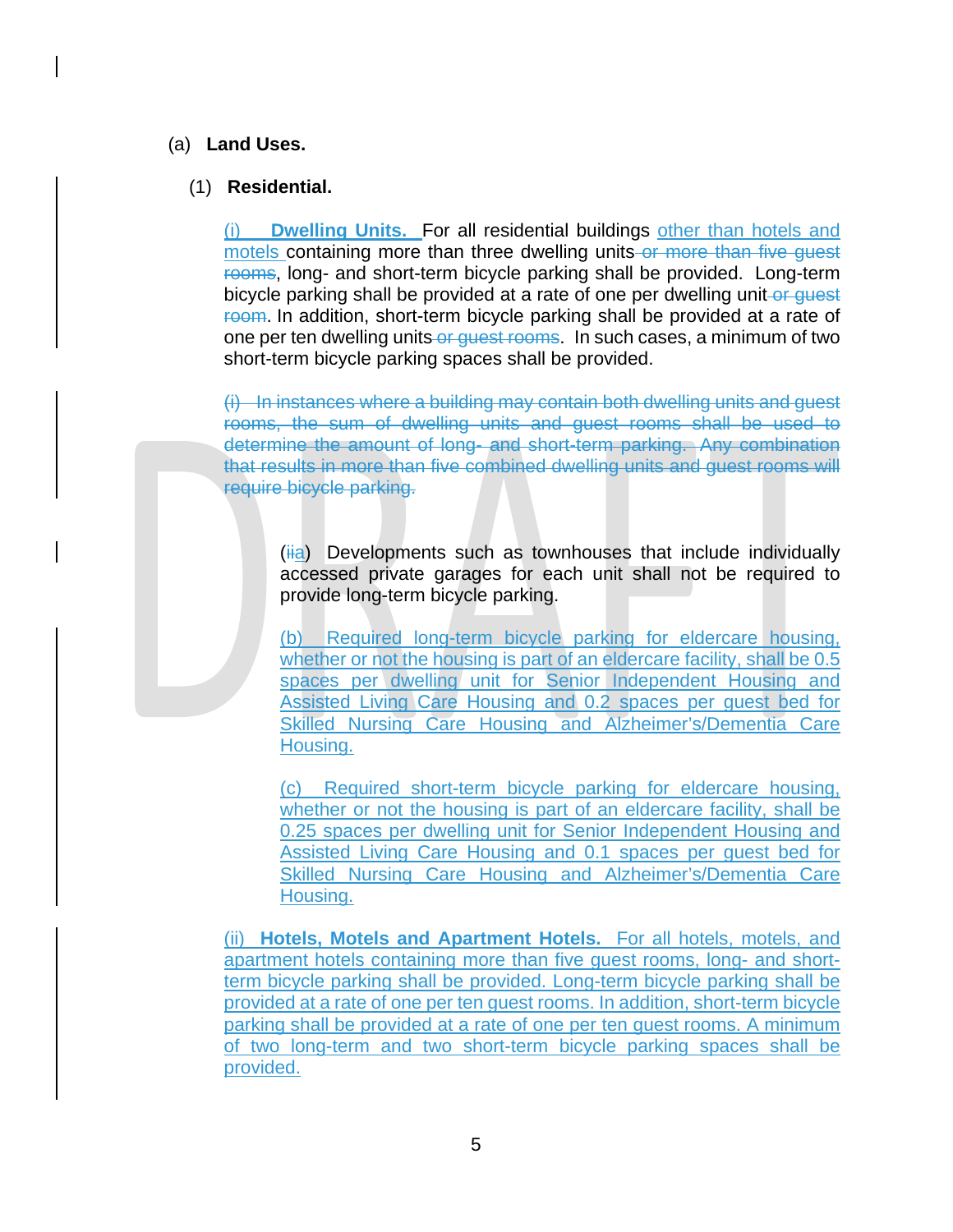(iii) In instances where a building may contain both dwelling units and guest rooms, the total amount of bicycle parking required for all dwelling units shall be required in addition to the total amount of bicycle parking required for all guest rooms. Any combination that results in more than five combined dwelling units and guest rooms will require bicycle parking.

(2) **Commercial, Institutional, and Industrial Uses.** For all commercial, institutional, and industrial uses that require automobile parking under Subsections 12.21 A.4.(c), (d), (e), and (f), short- and long-term bicycle parking shall be provided as per [Table 12.21 A.16.\(a\)\(2\).](http://library.amlegal.com/nxt/gateway.dll?f=jumplink$jumplink_x=Advanced$jumplink_vpc=first$jumplink_xsl=querylink.xsl$jumplink_sel=title;path;content-type;home-title;item-bookmark$jumplink_d=california(lapz)$jumplink_q=%5bfield%20folio-destination-name:%27Table%2012.21%20A.16.(a)(2)%27%5d$jumplink_md=target-id=JD_Table12.21A.16.(a)(2))

(i) For uses listed in [Table 12.21 A.16.\(a\)\(2\)](http://library.amlegal.com/nxt/gateway.dll?f=jumplink$jumplink_x=Advanced$jumplink_vpc=first$jumplink_xsl=querylink.xsl$jumplink_sel=title;path;content-type;home-title;item-bookmark$jumplink_d=california(lapz)$jumplink_q=%5bfield%20folio-destination-name:%27Table%2012.21%20A.16.(a)(2)%27%5d$jumplink_md=target-id=JD_Table12.21A.16.(a)(2)) a minimum of 2 short-term and 2 long-term bicycle parking spaces shall be provided.

(ii) After the first 100 bicycle parking spaces are provided for uses listed in [Table 12.21 A.16.\(a\)\(2\),](http://library.amlegal.com/nxt/gateway.dll?f=jumplink$jumplink_x=Advanced$jumplink_vpc=first$jumplink_xsl=querylink.xsl$jumplink_sel=title;path;content-type;home-title;item-bookmark$jumplink_d=california(lapz)$jumplink_q=%5bfield%20folio-destination-name:%27Table%2012.21%20A.16.(a)(2)%27%5d$jumplink_md=target-id=JD_Table12.21A.16.(a)(2)) additional spaces may be provided at the minimum required by the Los Angeles Green Building Code Article 99.05.106.4California Green Building Standards Code Section 5.106.4.

### **Table 12.21 A.16.(a)(2)**

#### **Required Bicycle Parking Spaces per Building Floor Area as Defined under Section [12.03](http://library.amlegal.com/nxt/gateway.dll?f=jumplink$jumplink_x=Advanced$jumplink_vpc=first$jumplink_xsl=querylink.xsl$jumplink_sel=title;path;content-type;home-title;item-bookmark$jumplink_d=california(lapz)$jumplink_q=%5bfield%20folio-destination-name:%2712.03.%27%5d$jumplink_md=target-id=JD_12.03.)**

| <b>Land Use</b>                                                | <b>Short-term Bicycle</b><br>Parking | <b>Long-term Bicycle</b><br><b>Parking</b> |
|----------------------------------------------------------------|--------------------------------------|--------------------------------------------|
| <b>Commercial Uses</b>                                         |                                      |                                            |
| Office                                                         | 1 per 10,000 sq. ft.<br>(minimum 2)  | 1 per 5,000 sq. ft.<br>(minimum 2)         |
| Warehouse                                                      | 1 per 10,000 sq. ft.<br>(minimum 2)  | 1 per 10,000 sq. ft.<br>(minimum 2)        |
| <b>Health Clubs</b>                                            | 1 per 2,000 sq. ft.<br>(minimum 2)   | 1 per 2,000 sq. ft.<br>(minimum 2)         |
| Restaurants and<br>Bars, General                               | 1 per 2,000 sq. ft.<br>(minimum 2)   | 1 per 2,000 sq. ft.<br>(minimum 2)         |
| Restaurant, Small<br>(floor area less than<br>$1,000$ sq. ft.) | 2 per restaurant                     | 2 per restaurant                           |
| Retail Stores,<br>General                                      | 1 per 2,000 sq. ft.<br>(minimum 2)   | 1 per 2,000 sq. ft.<br>(minimum 2)         |
| Retail, Furniture<br><b>Stores</b>                             | 1 per 10,000 sq. ft.<br>(minimum 2)  | 1 per 10,000 sq. ft.<br>(minimum 2)        |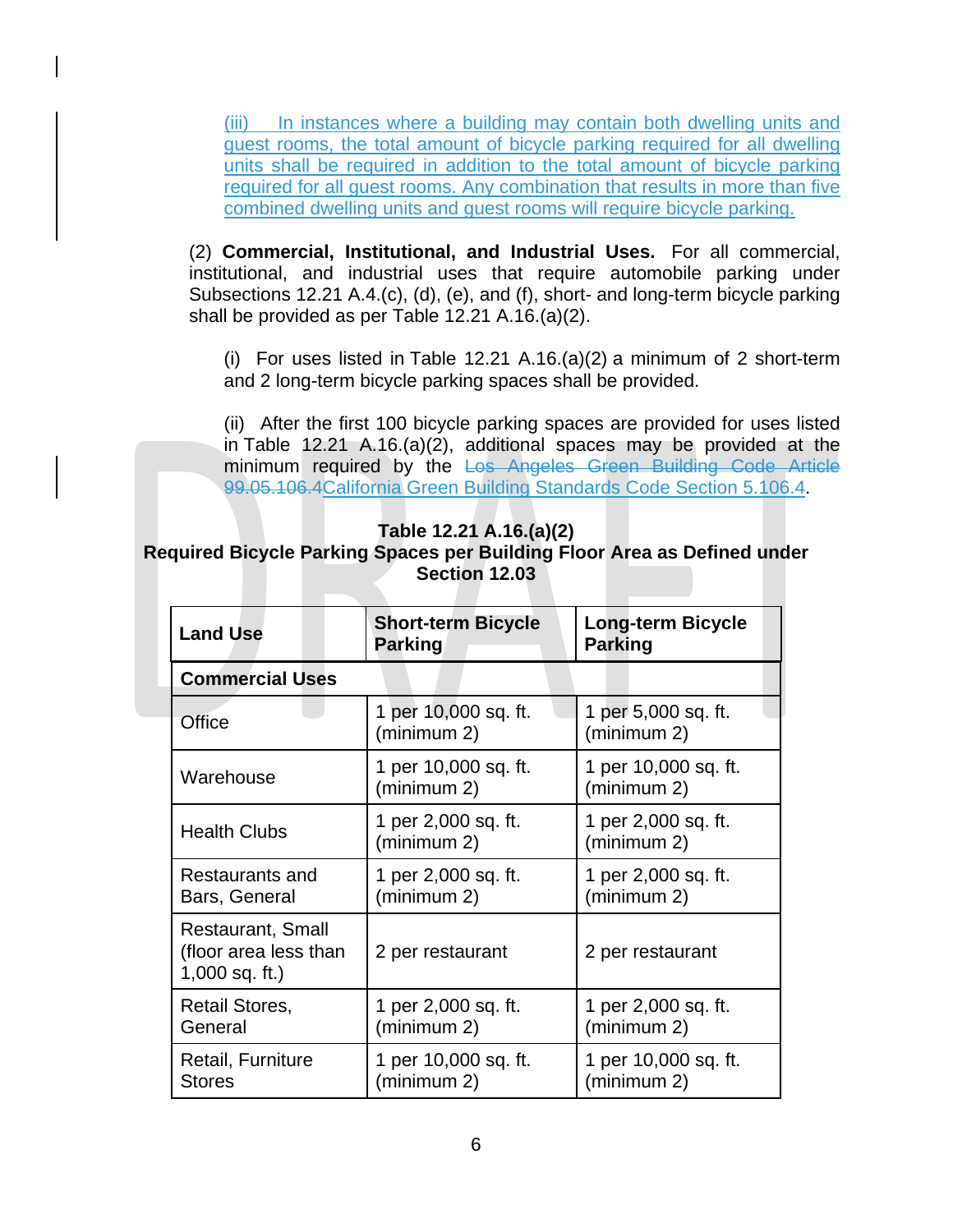| Trade Schools,<br><b>Private Universities,</b><br>and Private Colleges | 1 per 500 square feet<br>or 1 per 50 fixed seats<br>whichever is greater<br>(minimum 2) | 1 per 1,000 square<br>feet or 1 per 100 fixed<br>seats whichever is<br>greater<br>(minimum 2) |
|------------------------------------------------------------------------|-----------------------------------------------------------------------------------------|-----------------------------------------------------------------------------------------------|
| <b>Hotels and Hostels</b>                                              | 1 per 20 guest rooms<br>(minimum 2)                                                     | 1 per 20 guest rooms<br>(minimum 2)                                                           |
| All other Commercial<br>Uses                                           | 1 per 10,000 sq. ft.<br>(minimum 2)                                                     | 1 per 10,000 sq. ft.<br>(minimum 2)                                                           |
| <b>Institutional Uses</b>                                              |                                                                                         |                                                                                               |
| <b>All Institutional Uses</b>                                          | 1 per 10,000 sq. ft.<br>(minimum 2)                                                     | 1 per 5,000 sq. ft.<br>(minimum 2)                                                            |
| <b>Industrial Uses</b>                                                 |                                                                                         |                                                                                               |
| <b>All Industrial Uses</b>                                             | 1 per 10,000 sq. ft.<br>(minimum 2)                                                     | 1 per 10,000 sq. ft.<br>(minimum 2)                                                           |
| <b>Other Uses</b>                                                      |                                                                                         |                                                                                               |
| Auditoriums                                                            | 1 per 350 square feet<br>or 1 per 50 fixed seats<br>whichever is greater<br>(minimum 2) | 1 per 700 square feet<br>or 1 per 100 fixed<br>seats whichever is<br>greater<br>(minimum 2)   |
|                                                                        |                                                                                         |                                                                                               |

(3) **Combination of Uses.** Where there is a combination of uses on a lot, the number of bicycle parking spaces required shall be the sum of the requirements of the various uses, except that in cases where a use is accessory to another use requiring the provision of bicycle parking at a lower ratio than for the accessory use, the bicycle parking ratio for the entire project may be calculated at the lower ratio. For the purposes of this subparagraph (3), a use shall be considered accessory if it does not exceed 10 percent of the total gross floor area of all buildings on the same lot. The exceptions provided in Section [12.21](http://library.amlegal.com/nxt/gateway.dll?f=jumplink$jumplink_x=Advanced$jumplink_vpc=first$jumplink_xsl=querylink.xsl$jumplink_sel=title;path;content-type;home-title;item-bookmark$jumplink_d=california(lapz)$jumplink_q=%5bfield%20folio-destination-name:%2712.21.%27%5d$jumplink_md=target-id=JD_12.21.) A.4.(j) for automobile parking shall also apply to bicycle parking.

(4) **City Owned and Leased Buildings and Parking Lots.** In all buildings or parking lots used by the City of Los Angeles for government purposes, including government office buildings, both short-term and long-term bicycle parking shall be provided at a rate of 10 percent of the required parking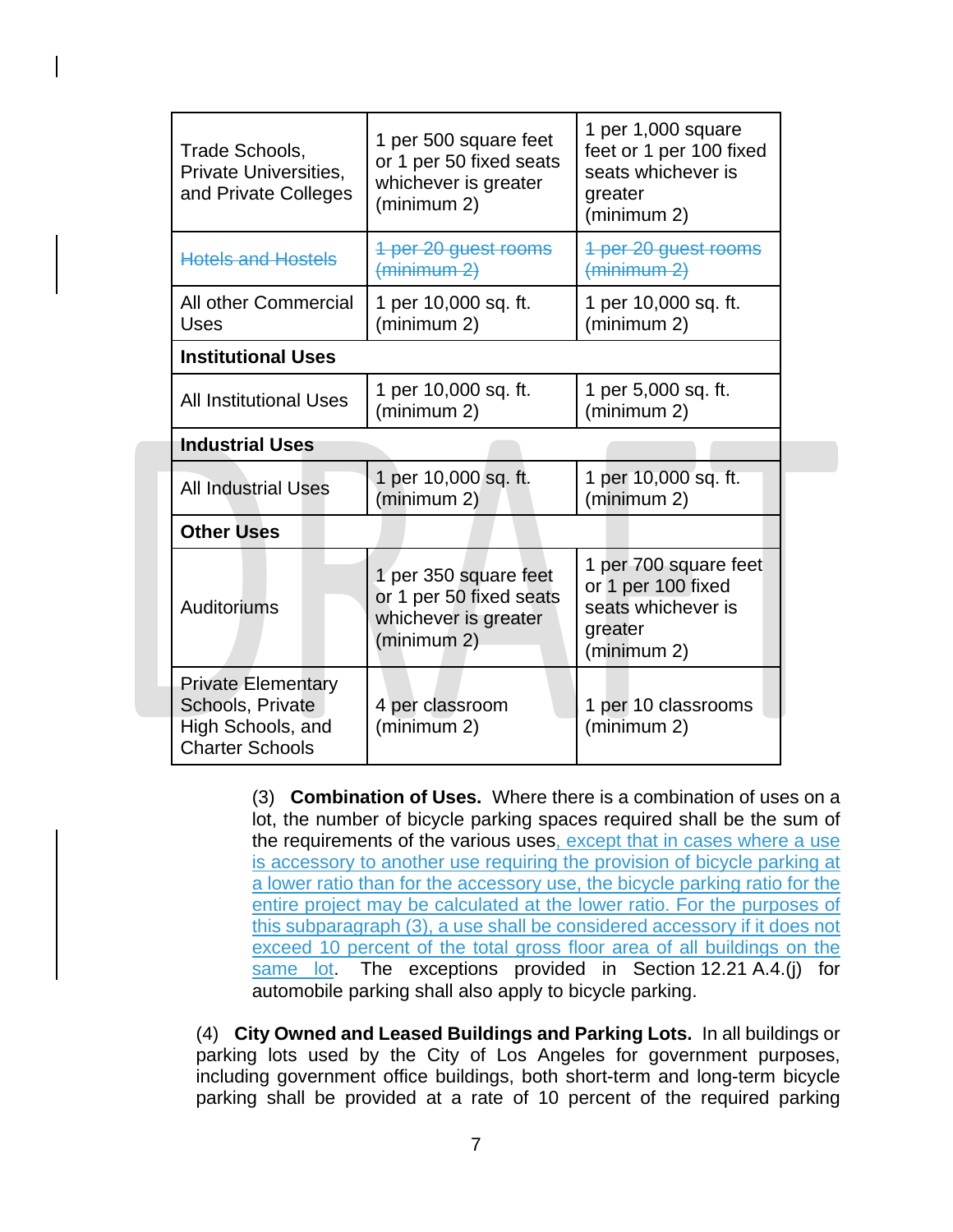available on the site. However, short- and long-term bicycle parking shall be no less than five spaces each for the entire site.

Buildings and lots owned by the City of Los Angeles that are leased for private uses shall meet the bicycle parking required for commercial uses as detailed in [Table 12.21 A.16.\(a\)\(2\).](http://library.amlegal.com/nxt/gateway.dll?f=jumplink$jumplink_x=Advanced$jumplink_vpc=first$jumplink_xsl=querylink.xsl$jumplink_sel=title;path;content-type;home-title;item-bookmark$jumplink_d=california(lapz)$jumplink_q=%5bfield%20folio-destination-name:%27Table%2012.21%20A.16.(a)(2)%27%5d$jumplink_md=target-id=JD_Table12.21A.16.(a)(2))

(5) **Parks.** In Neighborhood Recreation Sites, Community Recreation Sites, Regional Parks, and School Playgrounds, as defined in Section 1 of the Service Systems Element – Public Recreation Plan of the City's General Plan, shortterm bicycle parking shall be provided at a rate of 10 percent of the required automobile parking with a minimum of 5 short-term bicycle parking spaces. In Neighborhood Recreation Sites, Community Recreation Sites, Regional Parks, and School Playgrounds where no automobile parking is provided, at least 5 short-term bicycle parking spaces will be provided, except that in park space of less than 2 acres in which there are no recreational facilities requiring building permits, no short-term bicycle parking shall be required. Long-term bicycle parking shall be provided as required in the California Green Building Standards Code Section 5.106.4Green Building Code Article 99.05.106.4.

(6) **Unmanned Facilities.** No bicycle parking shall be required for unmanned facilities, such as stand-alone public restrooms in parks or unmanned cellular antenna facilities.

(b) **Fractions.** When the application of these regulations results in the requirement of a fractional bicycle space, any fraction up to and including one-half may be disregarded, and any fraction over one-half shall be construed as requiring one bicycle parking space.

(c) **Change of Use.** Buildings undergoing a change of use shall not be required to provide bicycle parking. This includes adaptive reuse projects pursuant to Section [12.22](http://library.amlegal.com/nxt/gateway.dll?f=jumplink$jumplink_x=Advanced$jumplink_vpc=first$jumplink_xsl=querylink.xsl$jumplink_sel=title;path;content-type;home-title;item-bookmark$jumplink_d=california(lapz)$jumplink_q=%5bfield%20folio-destination-name:%2712.22.%27%5d$jumplink_md=target-id=JD_12.22.) A.26.

(d) **Bicycle Parking Facility Requirements.**

(1) **Short-Term Bicycle Parking.** Short-term bicycle parking shall consist of bicycle racks that support the bicycle frame at two points. Racks that support only the wheel of the bicycle are not permissible.

(i) Racks shall allow for the bicycle frame and at least one wheel to be locked to the racks.

(ii) The bicycle rack shall allow for the use of a cable as well as a Ushaped lock.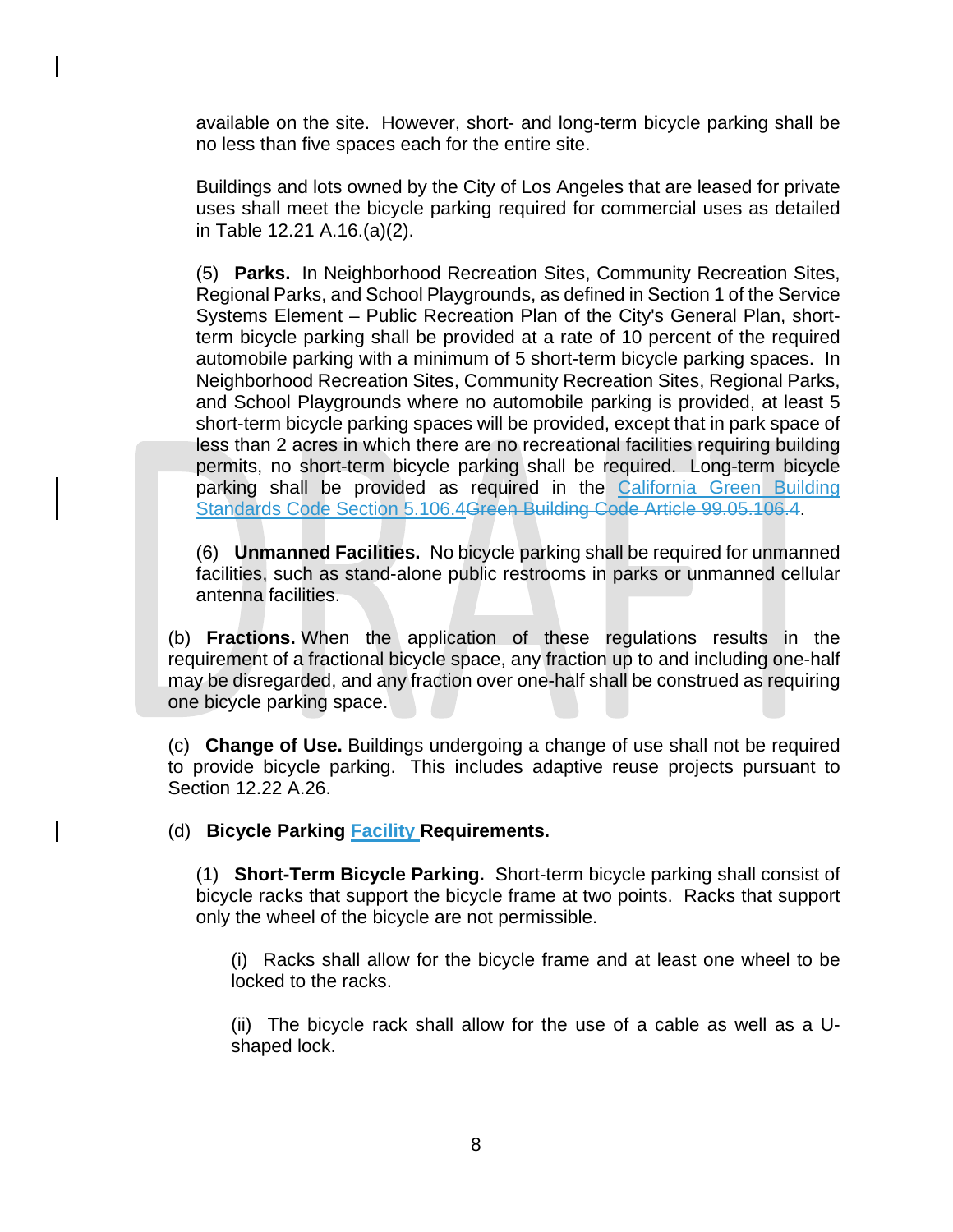(iii) If bicycles can be locked to each side of the rack, each side shall be counted toward a required space.

(iv) Racks shall be securely anchored to a permanent surface.

(v) If more than 20 short-term bicycle parking spaces are provided, at least 50 percent shall be covered by a roof or overhang.

(2) **Long-Term Bicycle Parking.** Long-term bicycle parking shall be secured from the general public and enclosed on all sides and protect bicycles from inclement weather.

(i) Acceptable examples of long-term bicycle parking include bicycle lockers, bicycle rooms, bicycle cages, or commercially operated attended bicycle facilities.

(ii) Except in the case of lockers and commercially operated attended bicycle parking, all long-term parking shall provide a means of securing the bicycle frame at two points to a securely anchored rack.

(3) **Bicycle Share Stations.**

(i) Bicycle share stations shall comply with any and all requirements for bicycle share stations established by the Department of Transportation.

(ii) Bicycle share stations shall be exempt from the requirements in Sections 12.21.A.16.(d)(1) and (2).

# (e) **Design Standards.**

## (1) **Dimensions.**

(i) Each bicycle parking space shall be a minimum six feet (72 inches) in length.

 $(4a)$  Long-term bicycle parking may be mounted so that the bicycle is stored in a vertical fashion. In such cases, devices that hold the bicycle upright by wheel contact shall hold at least 180 degrees of wheel are. In such cases, devices that hold the bicycle by the wheel shall be designed so as to adequately support the bicycle without damaging the wheels. Bicycle parking installed vertically shall be a minimum of 4 feet (48 inches) deep and six feet (72 inches) in height.

(b) Long-term or short-term bicycle parking may be mounted so that bicycles are stored in a stacked, two-tier layout, provided that such parking is primarily an attended bicycle facility where facility staff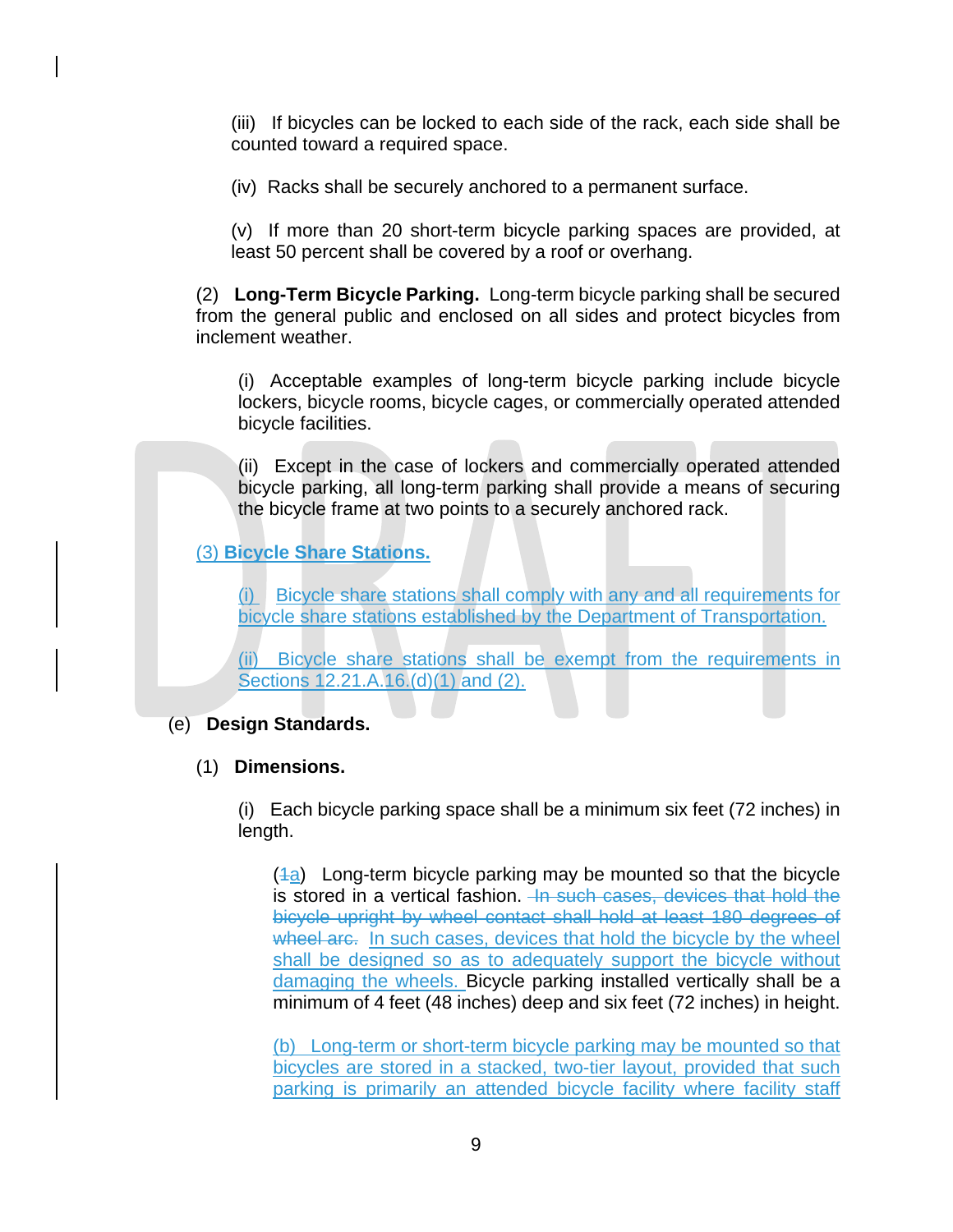parks the bicycles, or such racks provide mechanical assistance for lifting the bicycle.

(c) In all cases where bicycles are stored horizontally, devices that hold the bicycle upright by wheel contact shall hold at least 180 degrees of wheel arc.

(ii) Short-term bicycle parking spaces shall be a minimum of two feet (24 inches) wide.

 $(4a)$  Individual racks installed side by side to one another that allow bicycles to be locked to either side of the rack shall be spaced a minimum of 30 inches on center.

(2b) Racks installed parallel to walls shall be a minimum of 30 inches from the wall, with the exception that bicycle parking spaces that provide a tray or channel into which the bicycle wheels may be inserted may be placed a minimum of 24 inches from the wall.

(c) Bicycle parking spaces arranged in a vertically staggered layout that permits bicycles to be placed in and removed from each individual space without interference from bicycles in adjoining spaces may be spaced a minimum of 16 inches on center.

(iii) Long-term bicycle parking spaces shall be a minimum of 18 inches widesized so as to permit safe, efficient, and convenient access to each individual bicycle parking space without interference from bicycles in adjoining spaces, as described below.:

 $(4a)$  Individual racks installed side by side to one another within bicycle rooms or bicycle cages that allow bicycles to be locked to either side of the rack shall be spaced a minimum of 30 inches on center. -

 $(2b)$  Racks installed parallel to walls shall be a minimum of 30 inches from the wall, with the exception that bicycle parking spaces that provide a tray into which the bicycle wheels may be inserted may be placed a minimum of 24 inches from the wall.

 $(3c)$  Triangular lockers with varying widths may be used so long as the opening is at least two feet (24 inches) wide.

(d) Bicycle parking spaces arranged in a vertically staggered layout that permits bicycles to be placed in and removed from each individual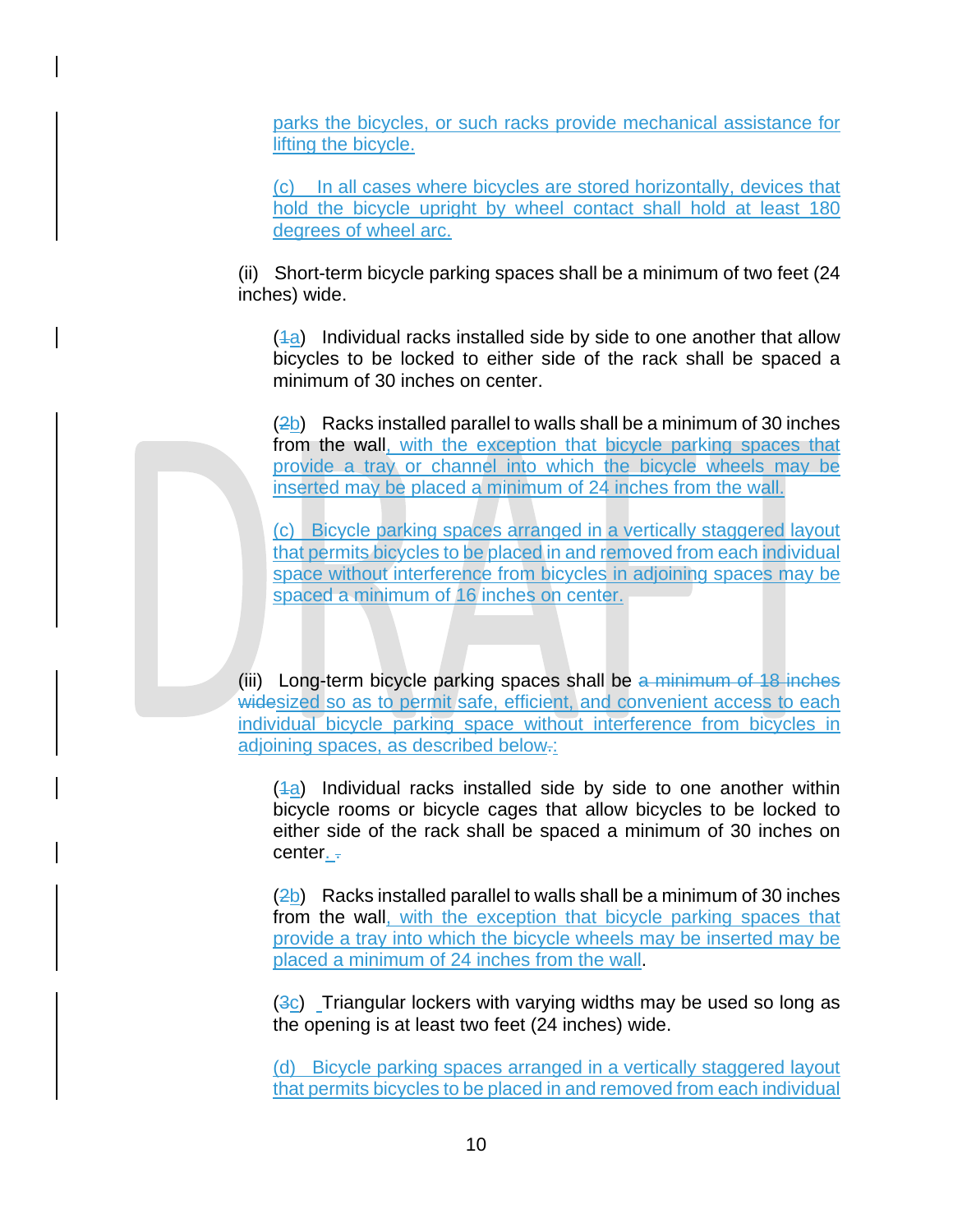space without interference from bicycles in adjoining spaces may be spaced a minimum of 16 inches on center.

 $(4e)$  If more than 20 long-term bicycle parking spaces are provided, a workspace of 100 square feet shall be provided adjacent to the longterm bicycle parking to allow bicyclists to maintain their bicycles. except that in cases where long-term bicycle parking is provided in more than one location, a single workspace may be provided adjacent to one such location.

(iv) For single-tiered bicycle parking, minimum headroom of seven feet (84 inches) shall be provided. For facilities where two tiers of bicycle parking are installed one above another, minimum headroom of four feet (48 inches) shall be provided for each tier.

(v) Bicycle parking spaces shall be separated from automobile parking spaces or aisles by a wall, fence, or curb or by at least five feet of open space marked to prohibit parking.

 $(4a)$  Where bicycle parking is adjacent to accessible automobile parking, aisles or loading areas provided for accessible spaces may count towards the open space requirement for bicycle parking so long as they are immediately adjacent to the bicycle parking.

## (2) **Siting Requirements.**

(i) **Location.** Required bicycle parking shall be provided on the same lot as the use for which it is intended to serve, or in a parking facility serving that use. Bicycle parking shall be located so as to allow bicyclists safe and convenient access to and from the site. Bicyclists shall not be required to rely on stairways or escalators for access or to share access with motor vehicles. Elevators providing access for bicyclists shall be sized to accommodate standard adult bicycle dimensions with both wheels on the floor (at least 6 feet by 2 feet).

(ii) **Unreasonable Rules Prohibited.** A building, lot, or garage shall not establish unreasonable rules that interfere with the ability of bicyclists to safely and conveniently access bicycle parking. Such rules include hours of operation that are shorter than those of the building or those of the automobile parking, prohibitions on walking of bicycles in pedestrian areas that provide access to bicycle parking, and prohibitions on bicycles in elevators where elevators are used to provide access to bicycle parking. None of the provisions of this section shall be interpreted to prohibit property owners from requiring bicycles to be walked in pedestrian-only areas.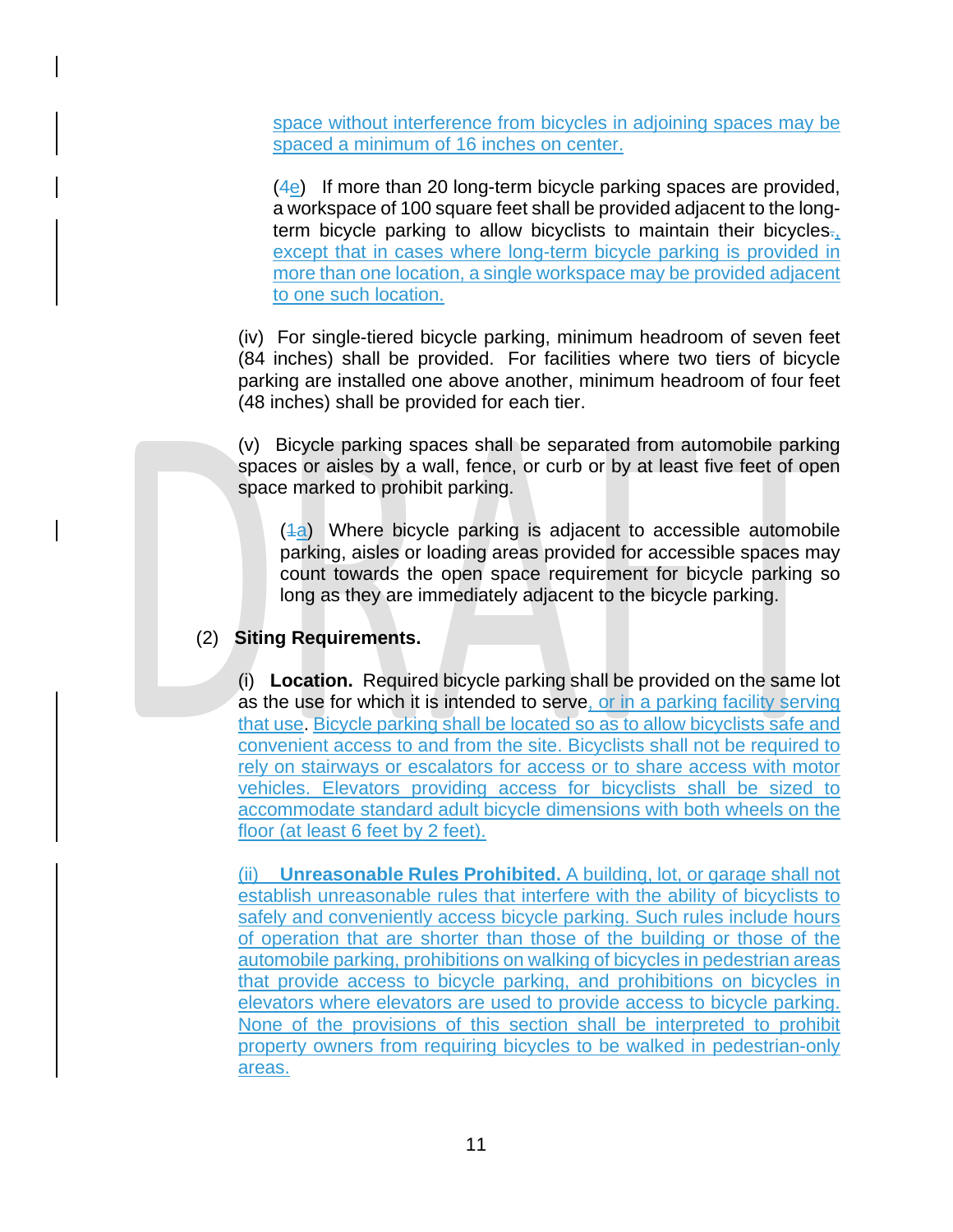(**iiiii**) Short-Term Bicycle Parking. Short-term bicycle parking shall be located so as to provide safe and convenient access to visitors. For new construction, short-term bicycle parking shall be located outside buildings. For new or existing buildings where exterior space is inadequate, short-term bicycle parking may be located inside the building or on the level of the parking garage closest to the ground floor with a direct access to a public street.

(a) For new developments, short-term bicycle parking shall be located to maximize visibility from the maina pedestrian entrance. For new or existing buildings, where short-term bicycle parking is located within buildings or parking garages, signage is required at each building entrance as per Section [12.21](http://library.amlegal.com/nxt/gateway.dll?f=jumplink$jumplink_x=Advanced$jumplink_vpc=first$jumplink_xsl=querylink.xsl$jumplink_sel=title;path;content-type;home-title;item-bookmark$jumplink_d=california(lapz)$jumplink_q=%5bfield%20folio-destination-name:%2712.21.%27%5d$jumplink_md=target-id=JD_12.21.) A.16.(d)(4).

(b) Short-term bicycle parking spaces shall be located no farther than 50-100 feet of walking distance from a main-pedestrian entrance, and shall be at least as conveniently located as the most convenient nondisabled off-street automobile parking space provided for the subject use or the walking distance from a main pedestrian entrance to the nearest off-street automobile parking space, whichever is closer.

(c) For buildings with more than one main pedestrian entrance, short term bicycle parking shall be split-distributed evenlyin approximately equal proportions among all main pedestrian entrances.

(iiiiv) **Long-Term Bicycle Parking.** Long-term bicycle parking shall be at least as conveniently located as the most convenient nondisabled automobile parking provided for the subject use. Long-term bicycle parking spaces shall be located:

(a) On the ground floor within 100 feet of the major entrance to the lobby. There shall be safe and convenient access between the public right-of-way, the bicycle parking space, and the lobby area.

(b) In the off-street automobile parking area, where lot configurations or other limitations do not allow bicycle parking spaces to be located near the lobby as described in (a) above.

(1) Long-term bicycle parking inside a parking garage shall be no more than 200 feet from a pedestrian entrance to the main building, and located so as to provide reasonably convenient access from the bicycle parking to the nearest walkway, ramp, or elevator providing access to the building.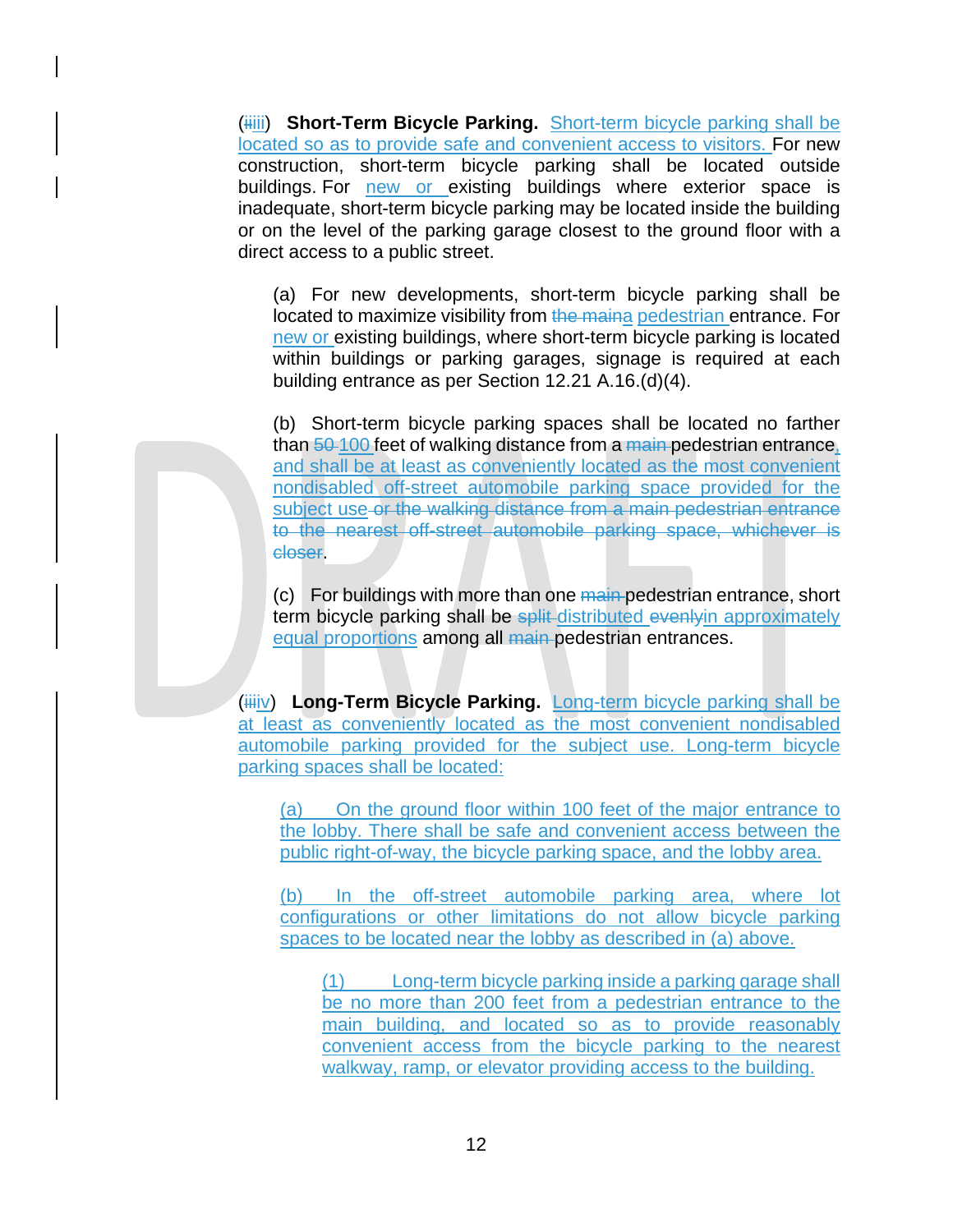(2) Long-term bicycle parking inside a parking garage shall be located within the space available on the building's pedestrian entry level, after required handicapped-accessible parking stalls and other required elements have been provided. Remaining long-term bicycle parking may be provided on other levels of the parking garage in accordance with the provisions of this Sub-subparagraph.

(c) One level above or below the ground floor, where the two options above will not be possible due to an absence of automobile parking on the same lot. In such cases, ramps or elevators shall be provided to access the bicycle parking and the bicycle parking shall be within 100 feet of the elevators or other building entrance on that story.Long-term bicycle parking shall be located in such a manner to allowaccess for bicyclists entering and leaving the site.

(a) Long-term bicycle parking inside a parking garage shall be located along the shortest walking distance to the nearest the building from the parking garage.

(b) Long-term bicycle parking inside a parking garage shall be located on the level of the parking garage closest to the ground floorwith, and must provide direct access to a public street.

(d) Residential long-term bicycle parking may be provided within individual dwelling units or in common storage facilities on residential floors in accordance with Sections 12.21.A16.(d) and (e). If residential long-term bicycle parking is provided on residential floors, the amount of bicycle parking on each floor shall match or exceed the number of dwelling units on the same floor.

(v) **Bicycle Share Station Docks.** Bicycle share station docks counted toward providing the required short-term bicycle parking spaces as permitted in Section 12.21.A.16.(f)(3) shall conform to Sections 12.21.A.16 (e)(2)(i) and (e)(2)(iii)(a) and (b)

(ithornal) **Combination of Uses.** Where there is a combination of uses on a lot, long-term bicycle parking shall be provided in one or more separate bicycle parking facilities within 200 feet of each use. when a separate pedestrian entrance is provided for each use. In these cases, bicycle parking shall be located so that it is conveniently accessible for each use.

(vvii) **Multiple Buildings.** For a development site with multiple buildings, required bicycle parking shall be sited in one or more smaller bicycle parking facilities within 200 feet of each building. located near the pedestrian entries for each building, rather than in one centralized facility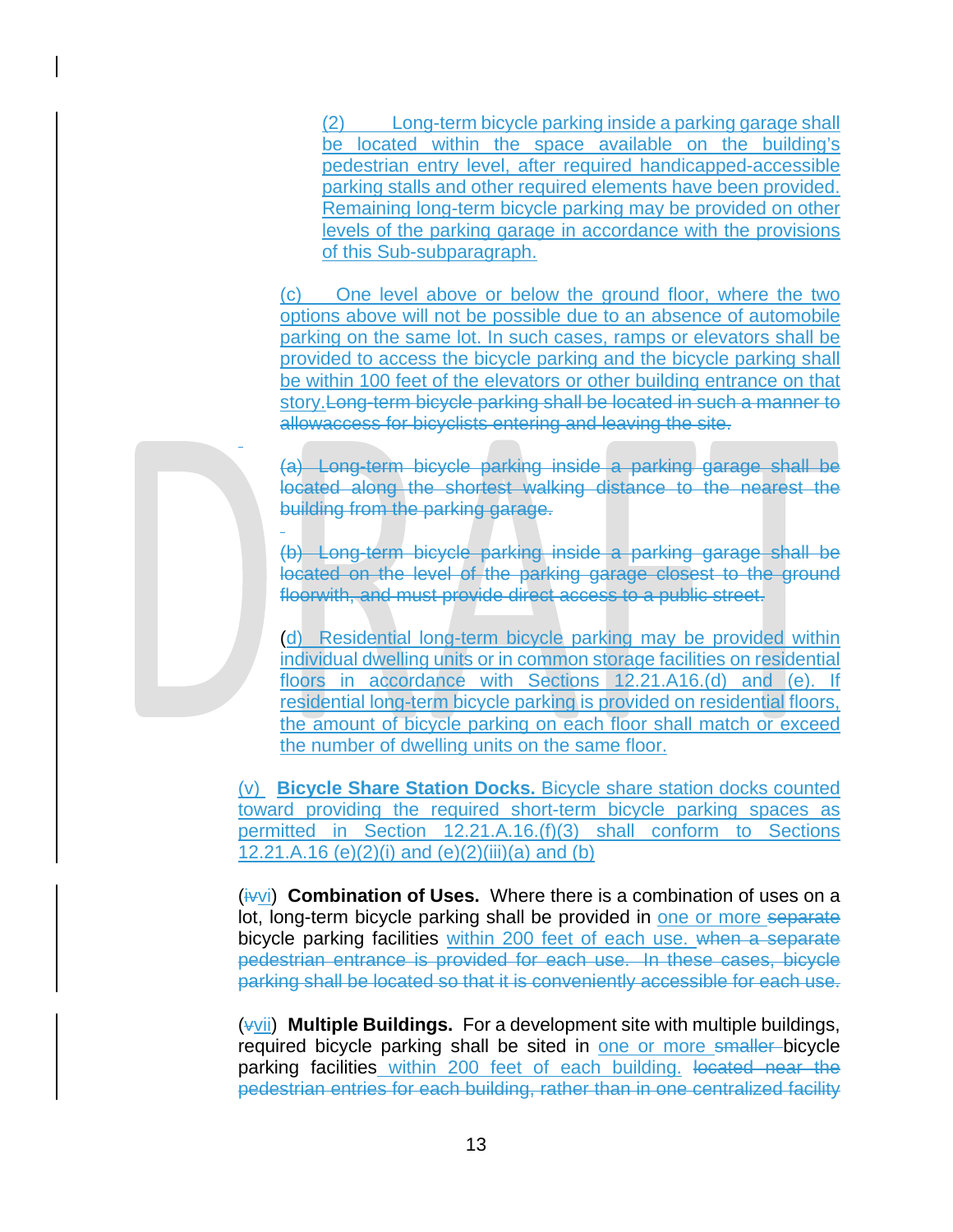in accordance with the rules for locating bicycle parking provided in this Paragraph.

(viii) **Attended Bicycle Parking Facilities.** Where short-term or longterm bicycle parking is provided in an Attended Bicycle Parking Facility, the pick-up and drop-off location shall either comply with the siting requirements of this Subparagraph (2) or be co-located with any valet parking pick-up or drop-off location provided on the same site for the subject use. Where such a facility is provided, the area where bicycles are actually stored need not comply with the siting requirements of this Subparagraph (2). In addition, the pick-up and drop-off location for an Attended Bicycle Parking Facility need not comply with the siting requirements for combinations of uses or multiple buildings.

(3) **Lighting.** Adequate lighting shall be provided to ensure safe access to bicycle parking facilities in accordance with Section [12.21](http://library.amlegal.com/nxt/gateway.dll?f=jumplink$jumplink_x=Advanced$jumplink_vpc=first$jumplink_xsl=querylink.xsl$jumplink_sel=title;path;content-type;home-title;item-bookmark$jumplink_d=california(lapz)$jumplink_q=%5bfield%20folio-destination-name:%2712.21.%27%5d$jumplink_md=target-id=JD_12.21.) A.5.(k).

(4) **Signage.** Where bicycle parking is not clearly visible from the street, legible reflectorized signs shall be permanently posted at the street entrances to each site indicating the availability and location of bicycle parking within the site. All signs must comply with Section [14.4.7.](http://library.amlegal.com/nxt/gateway.dll?f=jumplink$jumplink_x=Advanced$jumplink_vpc=first$jumplink_xsl=querylink.xsl$jumplink_sel=title;path;content-type;home-title;item-bookmark$jumplink_d=california(lapz)$jumplink_q=%5bfield%20folio-destination-name:%2714.4.7%27%5d$jumplink_md=target-id=JD_14.4.7)

## (f) **Additional Requirements and Allowances.**

(1) **Bicycle Parking in the Public Right-of-Way.**

(i) Short-term bicycle parking spaces located immediately in front of a site within the public right-of-way may be counted towards the short-term bicycle parking requirements of said site.

(ii) Business operators or property owners may install and maintain their own racks within the public right-of-way unless a City owned rack already exists.

(a) Business operators or property owners are responsible for applying for a permit with the Bureau of Engineering to install shortterm bicycle parking within the public right-of-way. A Bureau of Engineering permit may be issued only after the business operator or property owner receives issuance of plan approval or a permit by the Department of Transportation pursuant to LAMC Section [85.04.](javascript:openNamedPopup(%22/nxt/gateway.dll?f=id$id=lapz0-0-0-72-pop$t=document-frame.htm$3.0$p=%22,%22Not%20Part%20of%20Zoning%20Code...%22,7770,4035);)

(b) All bicycle parking installed in this manner shall meet the rules and regulations set out by the Bureau of Engineering Standard Plan S-671.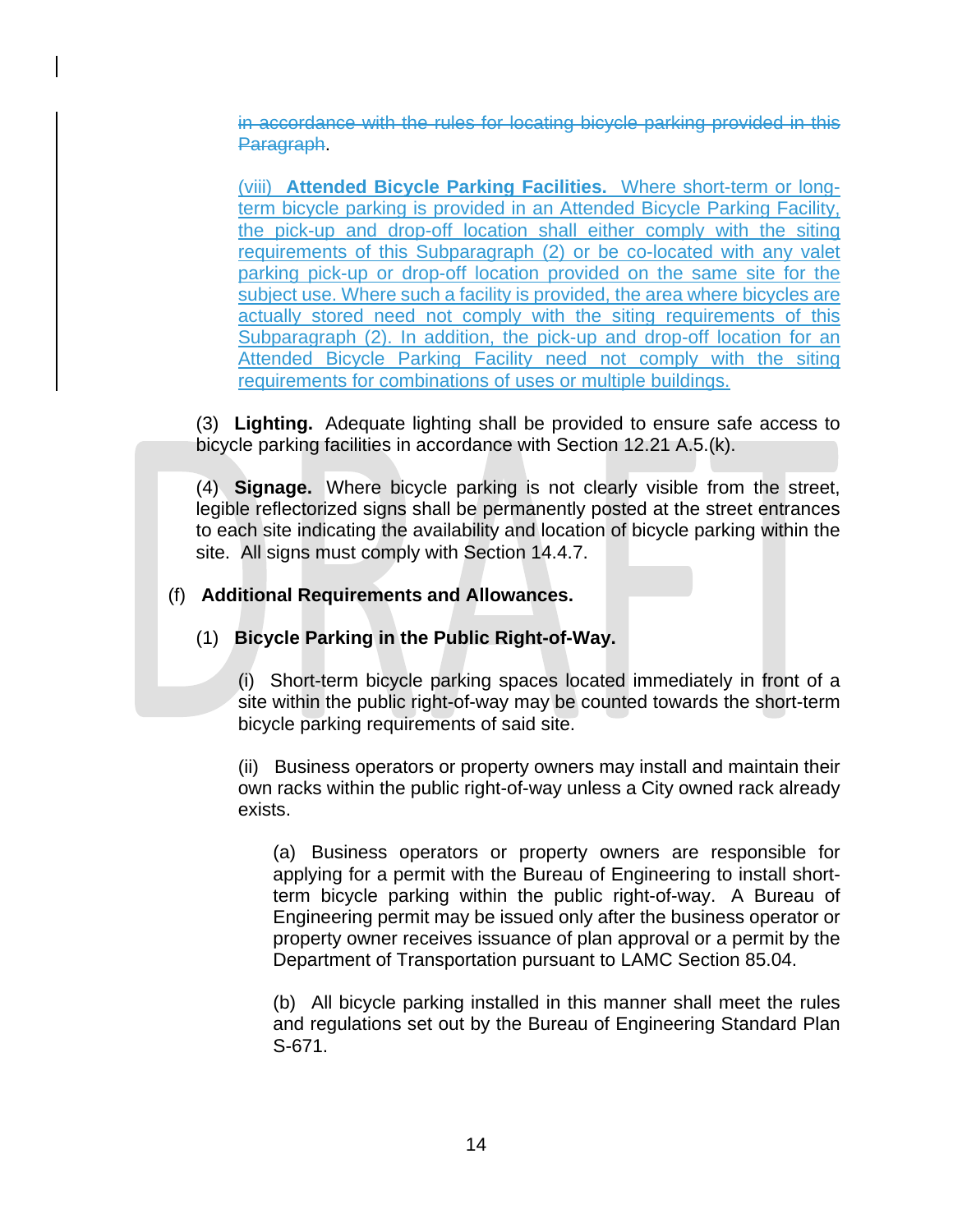(c) Business operators or property owners who choose to install bicycle parking within the public right-of-way are responsible for maintaining the racks according to the standards set forth in a Covenant Maintenance Agreement with the Department of Transportation.

## (2) **Bicycle Corrals.**

(i) **City-funded Bicycle Corrals.** Any site located within 500 feet of a City funded bicycle corral may count up to 4 bicycle parking spaces towards their required short-term bicycle parking spaces.

(ii) **Bicycle Corral Parking Incentive Program.** Business operators or property owners may submit an application to the Department of Transportation to install and maintain their own bicycle corrals immediately in front of their property in the public right-of-way.

(a) Businesses or property owners who do so may count all the bicycle parking within the bicycle corral towards their required number of short-term bicycle parking spaces. In such cases, short-term bicycle parking installed in such a manner shall not be counted towards the bicycle parking requirements of surrounding businesses.

(b) Business operators or property owners shall pay the construction and maintenance costs of building said bicycle corrals.

(c) Multiple businesses or property owners may submit an application to the Department of Transportation's Bicycle Program as a group and split the costs to construct and maintain the corral.

(1) In such cases, a single business shall be responsible for assuming the maintenance responsibilities detailed in a Covenant Maintenance Agreement as outlined below.

(2) The business responsible for maintaining the bicycle corral may count the full amount of bicycle parking in the corral towards its short-term bicycle parking requirements.

(3) All other businesses may count up to half of the bicycle parking spaces in the corral towards their required short-term bicycle parking spaces so long as they provide a financial contribution.

(d) Business operators or property owners shall be responsible for applying for a permit with the Bureau of Engineering to install bicycle corrals within the public right-of-way.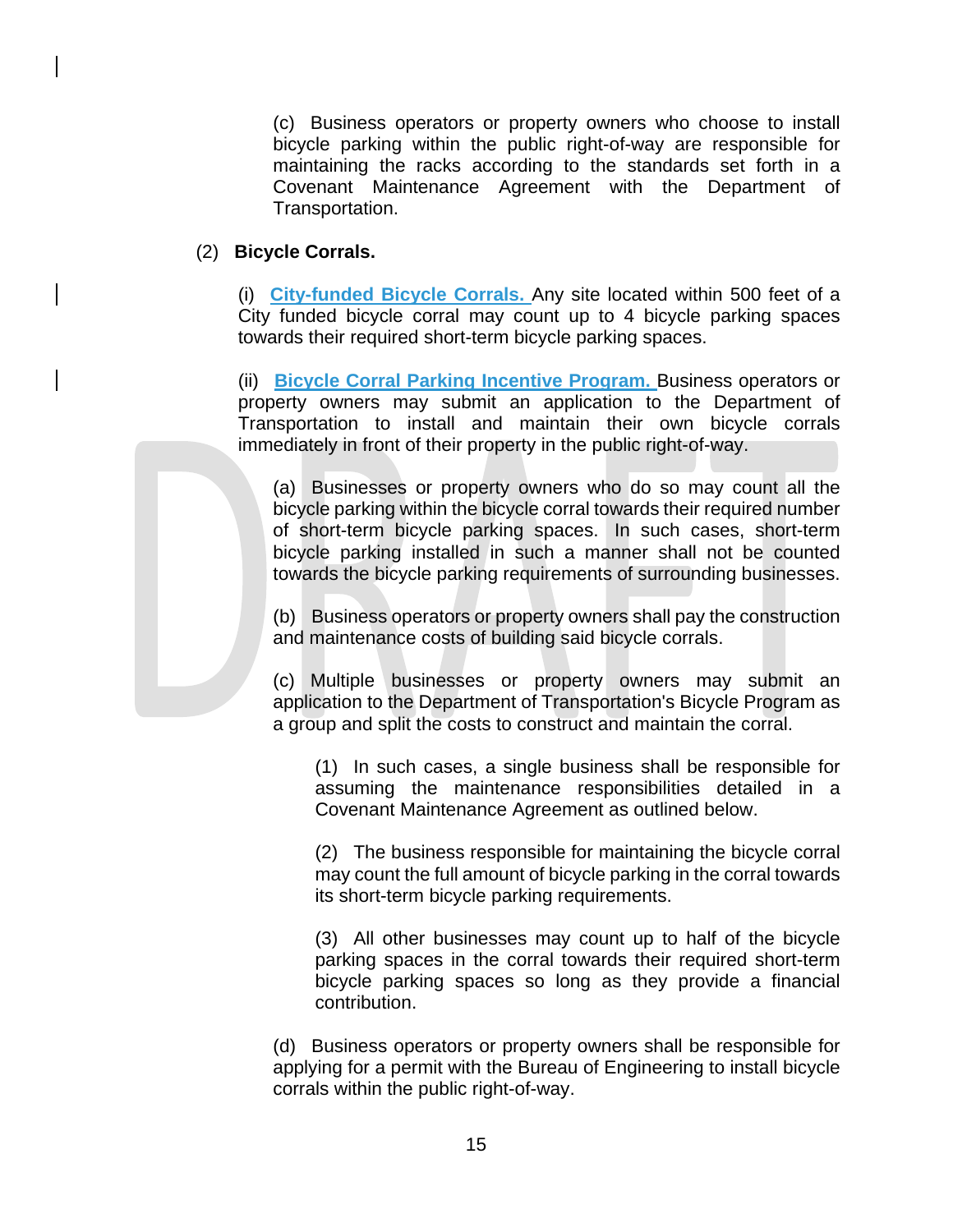(e) Business operators or property owners who choose to install bicycle corrals within the public right-of-way shall be responsible for maintaining the racks according to the standards set forth in a Covenant Maintenance Agreement with the Department of Transportation.

(f) If, for any reason, the responsibility for maintaining a bicycle corral is returned to the City of Los Angeles, it shall be considered a City funded bicycle corral.

(iii) If, for any reason, the City determines that a bicycle corral must be removed, business owners shall no longer be able to count the spaces removed toward their required bicycle parking. In such cases, said businesses shall be required to provide any bicycle spaces lost in the removal of the corral. Failure to comply may result in the revocation of a business's Certificate of Occupancy and a fine for Code Violation.

## (3) **Bicycle Share Stations**.

(i) Business operators or property owners may allow a bicycle share service provider to install aone or more bicycle share stations on their property, provided that such bicycle share station(s) shall be part of a bicycle share system approved by the Department of Transportation and comply with any and all location criteria established by the Department of Transportation for bicycle share stations.

(ii) Business operators or property owners described under Subdivision (i) above may count all the bicycle share docks within the bicycle share station toward the required number of short-term bicycle parking spaces.

(iii) Any site located within 500 feet of a bicycle share station located within the public right-of-way may count up to 4 bicycle share docks toward the required number of short-term bicycle parking spaces for a building or buildings on the same lot.

(iv) Non-residential uses that incorporate a bicycle share station on the same lot may replace a percentage of the required automobile parking spaces with bicycle parking spaces in a manner consistent with the limitations and replacement ratio established in Section 12.21.A.4.

(v) Residential uses that incorporate a bicycle share station on the same lot may replace a percentage of the required automobile parking spaces with bicycle parking spaces in a manner consistent with the limitations and replacement ratio established in Section 12.21.A.4.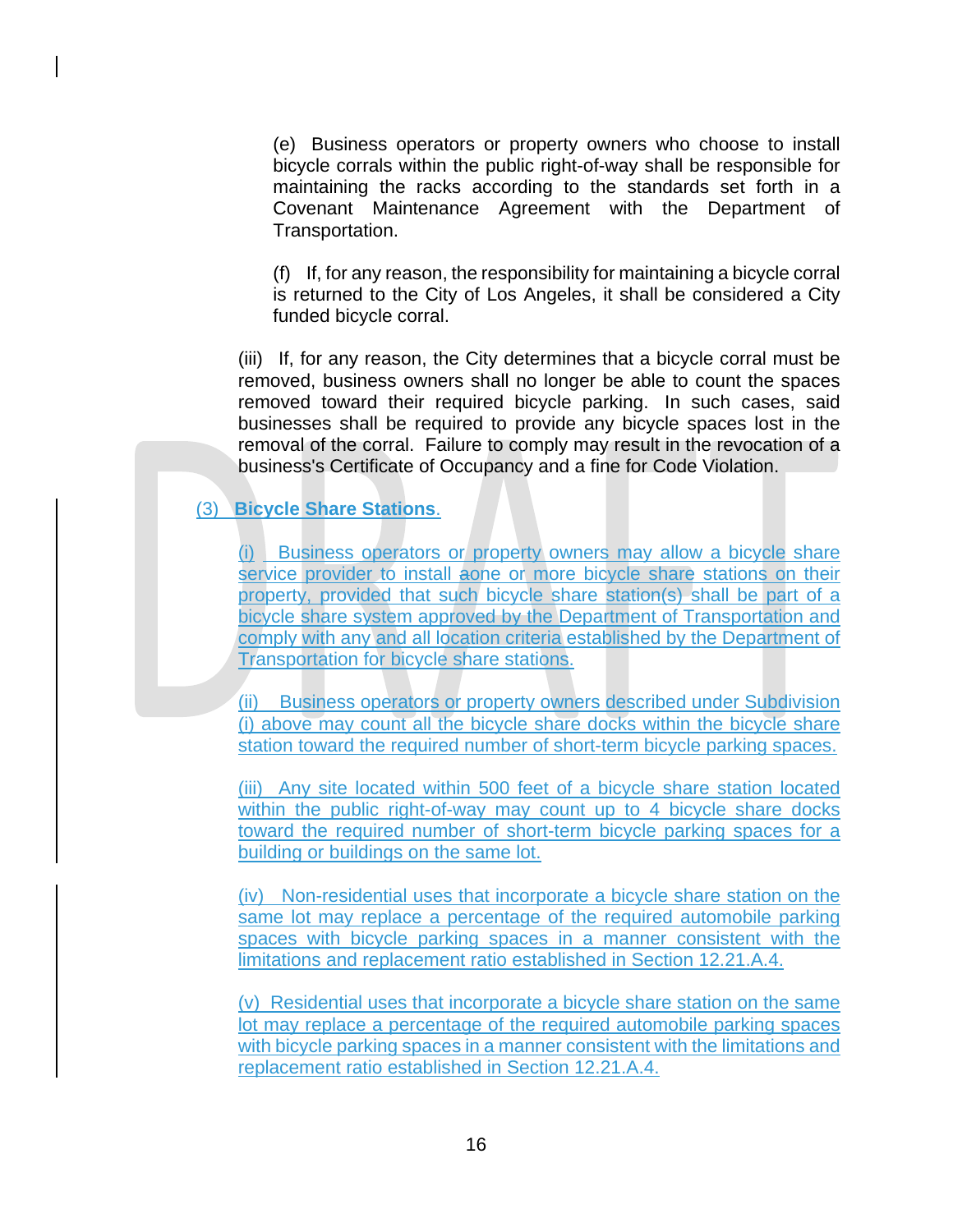(vi) If, for any reason, bicycle share docks are removed, the associated land uses may no longer count the docks removed toward required bicycle parking and shall be required to replace the number of docks formerly counted toward required bicycle parking with an equivalent number of bicycle parking spaces.

(34) **Showers and Personal Lockers.** Showers and personal lockers shall be provided as required per LAMC Section [91.6307.](javascript:openNamedPopup(%22/nxt/gateway.dll?f=id$id=lapz0-0-0-72-pop$t=document-frame.htm$3.0$p=%22,%22Not%20Part%20of%20Zoning%20Code...%22,7770,4035);) Personal lockers shall only be required for long-term bicycle parking in nonresidential uses. If showers and personal lockers are provided, the property owner shall covenant that such showers and personal lockers shall remain available for the use of building occupants, residents, employees, or other individuals arriving by bicycle.

(g) **Exceptions.** The provisions of this Section do not apply to any of the following projects, which shall comply with the regulations in effect prior to the effective date of this ordinance, as applicable:

(1) Any entitlement application filed and accepted as complete with the exception of CEQA review prior to the effective date of this ordinance as determined by the Department of City Planning.

(2) Any project for which the City has approved an entitlement application as of the effective date of this ordinance but that has not yet submitted plans and appropriate fees to the Department of Building and Safety for plan check, as determined by the Department of City Planning.

(3) Any project where plans were accepted by the Department of Building and Safety per Section [12.26](http://library.amlegal.com/nxt/gateway.dll?f=jumplink$jumplink_x=Advanced$jumplink_vpc=first$jumplink_xsl=querylink.xsl$jumplink_sel=title;path;content-type;home-title;item-bookmark$jumplink_d=california(lapz)$jumplink_q=%5bfield%20folio-destination-name:%2712.26.%27%5d$jumplink_md=target-id=JD_12.26.) A.3.

(h) **Alternative Design Approval – Director's Authority**. The Director of Planning or the Director's designee shall have initial decision-making authority to approve an alternative to the design standards specified in Section 12.21.A.16.(e)(1) with an appeal to the Area Planning Commission in accordance with the procedures set forth in Section 11.5.7.C.4-6 of this Code. An applicant may request such approval by submitting an application and paying a filing fee equivalent to that established for a "Miscellaneous Plan Approval". This fee is set forth in Section 19.01 of this Code.

(1) **Findings.** The Director's determination shall include written findings in support of the decision. In order to grant approval of the alternative design, the Director must find that the dimensions, position, security, and spacing allow for safe and reasonably accessible and convenient short or long-term storage of bicycles for the anticipated users of the bicycle parking, and that the proposed design meets the needs of bicyclists at least as effectively as the requirements of Section 12.21.A.16.(e).(1).